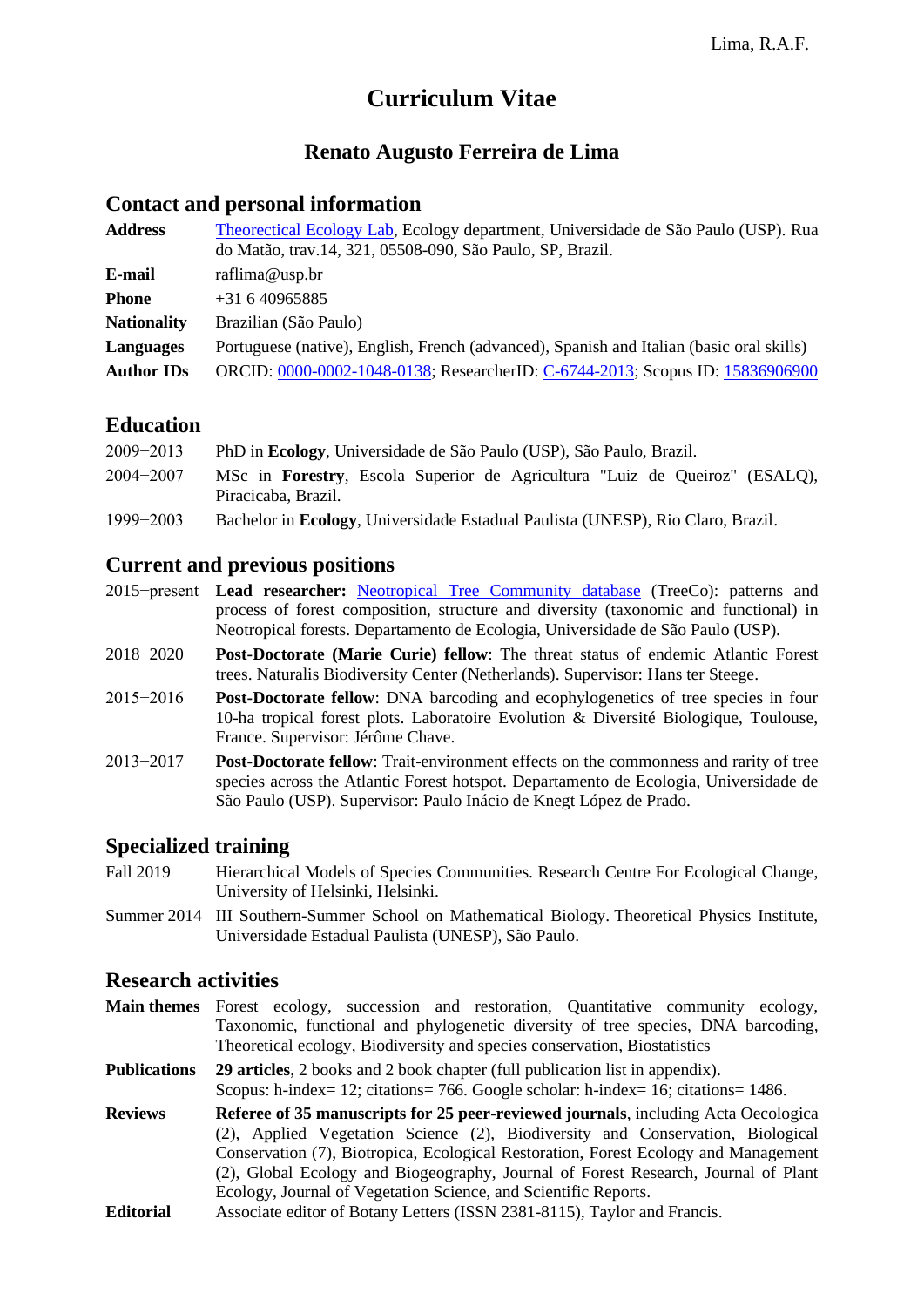**Juries** Jury menmber of four PhD, two MSc and 3 PhD Qualifying Examinations. Grant jury, Institutional Program of Undergraduate Scholarships (PIBIC − USP/CNPq).

# **Supervisions**

- 2019−present Guilherme Salgado Grittz. Conservation assessments of tree species in the state of Santa Catarina, Brazil. MSc in Biodiversity. Regional University of Blumenau (cosupervisor).
- 2018−present Marcela Venelli Pyles. Drivers of ecosystem services and functional resilience as guides for the conservation and restoration of human-modified landscapes in the Atlantic Forest. PhD in Applied Ecology, Federal University of Lavras (co-supervisor).
- 2017−2020 Solange B. de Souza. Assessing the influence of the agricultural system and lifestyle of traditional Caiçaras population on the forest landscapes of the Juréia-Itatins conservation unit. PhD in Environmental Sciences, University of São Paulo (cosupervisor).
- 2017−2019 Emma-Liina Marjakangas. Undertanding species interactions in the tropics: dynamics within and between trophic levels. PhD in Biology, Norwegian University of Science and Technology (co-supervisor).
- 2017−2019 Gregory Ramos Pitta. The balance of carbon stocks in the Atlantic Forest. MSc in Ecology, University of São Paulo (supervisor).
- 2016−2017 Gregory Ramos Pitta. How biased is the knowledge about the Brazilian Atlantic Forest? Comparing landscape metrics. Undergrad project, University of São Paulo (supervisor).
- 2015−2017 Danilo Pereira Mori. The effect of fragmentation in the dynamics of tree communities in the Atlantic Forest, Brazil. MSc in Ecology, University of São Paulo (co-supervisor).

# **Grants, funding and prizes**

- 2021-2025 National Science Foundation (AccelNet) 'International Tropical Forest Science Alliance (ITFSA): A global multi-network science and training' Research Grant (PI: Stuart J. Davies - \$1,999,800 USD)
- 2020-2025 NWO-FAPESP, 'Understanding restored forests for benefiting people and nature (NewFor)' (PIs: P.H.S. Brancalion & F. Bongers - \$400,000 USD)
- 2018−2020 Marie Skłodowska-Curie fellowship (European Comission), 'The threat status of endemic Atlantic Forest trees'. Post-doctorate research (\$205,000 USD)
- 2017−2020 FAPESP, 'Functional and phylogenetic assembly of trees in white-sand forests'. Two years research funding (PI: A.A. Oliveira - \$60,000 USD)
- 2017−2018 University of São Paulo, 'Diversity and Biomass of Atlantic Forest trees', scholarship program to train low-income undergraduate students (\$3000 USD).
- 2017 Naturalis Biodiversity Center (Netherlands), 'Commonness and rarity of Atlantic Forest tree species'. Short-term post-doctorate fellowship (\$4200 USD).
- 2015−2016 FAPESP, 'Linking tree community structure to species traits and phylogenetic structure'. Grant number 15/00682-0, Post-doctorate research (\$43,000 USD).
- 2014 Nomination, 2014 CAPES Prize for the best national thesis in Ecology, Brazil.
- 2013−2017 FAPESP, 'The role of functional diversity in structuring tropical tree communities'. Grant number 13/08722-5, Post-doctorate research (\$80,000 USD).
- 2009−2013 Foundation for Personnel Capacity-building in Higher Education (CAPES). Demanda Social' program. PhD fellowship (\$27,500 USD).
- 2005−2007 National Council for Scientific and Technological Development (CNPq). Grant number 132.938/2005-7. MSc fellowship (\$10,000 USD).

# **Teaching activities**

2009−2011 Invited lectures on vegetation sampling methods for technicians, Pró-ambiente, Brazil.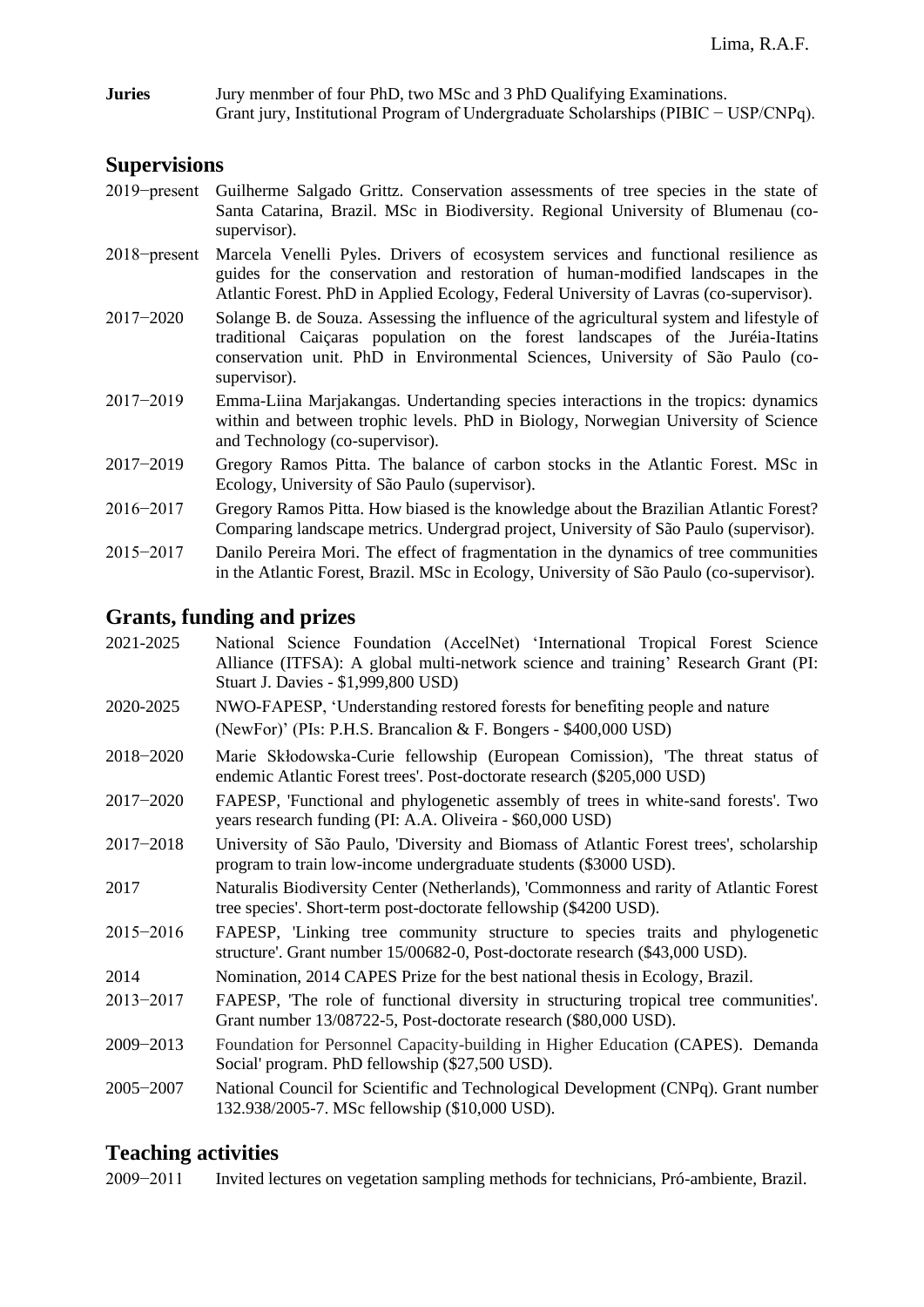2008−2010 Teaching assistant: field courses in Biology (high school), International Baccalaureate Diploma Program, Brazil. 2006, 2011 Teaching assistant: Tropical Silviculture and Plant Ecology (undergraduate students), University of São Paulo, Brazil. 2006 Field instructor, 'Environmental Expeditions', Outward Bound Brasil, Brazil. 2003 Teaching assistant, Third International Course on Tropical Ecology (undergraduate students), Instituto de Biologia da Conservação, Brazil.

# **Inter-disciplinary activities**

- 2020 Member of the IUCN Species Survival Commission Global Tree Specialist Group
- 2017 Invited researcher, 'Monitoring of forest restoration projects in São Paulo state, Brazil'. Secretaria Estadual do Meio Ambiente, São Paulo, Brazil. Funding: The World Bank.
- 2011 Coordinator, Identifying potential trees to restore the Brazilian Cerrado, Inter-American Institute for Cooperation on Agriculture (IICA) of Brazil, Brasília.
- 2010 Coordinator, Biodiversity rescue for the creation of a new city dump, São Paulo, Brazil.
- 2009 Coordinator, State park management plan (Jurupará State Park), São Paulo, Brazil.
- 2009 Vegetation and flora expert, 'Cachoeira forest restoration project', The Nature Conservancy (TNC), Piracaia, Brazil.
- 2008 Vegetation and flora expert, Biodiversity assessment to create a new conservation unit, World Wildlife Found (WWF)/Instituto EKOS Brasil, Bertioga, Brazil.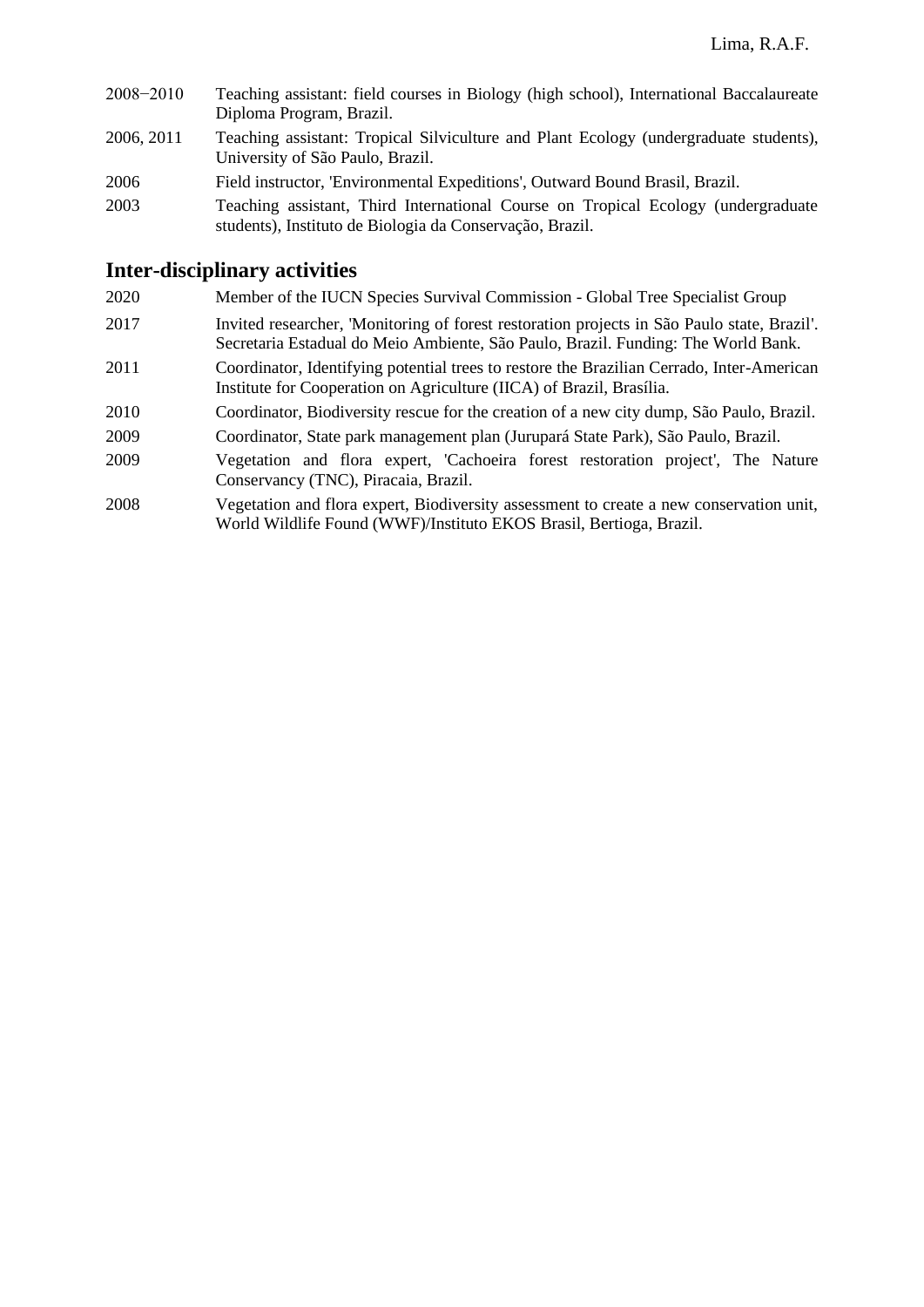# **Appendix: Full publication list**

### **Publications (peer-reviewed)**

- 1. **Lima, R.A.F.**, Oliveira, A.A., Pitta, G.R., Gasper, A.L., Vibrans, A.C., Chave, J., ter Steege, H., Prado, P.I. 2020. The erosion of biodiversity and biomass in the Atlantic Forest biodiversity hotspot. *Nature Communications*, https://doi.org/10.1038/s41467-020-20217-w.
- 2. **Lima, R.A.F.**, Souza, V.C., Siqueira, M.F., ter Steege, H. 2020. Defining endemism levels for biodiversity conservation: tree species in the Atlantic Forest hotspot. *Biological Conservation*, 252, 108825.
- 3. **Lima, R.A.F.**, Condé, P. A., Banks-Leite, C., Campos, R. C., Hernández, M. I. M., Rodrigues, R. R., & Prado, P. I. (2020). Disentangling the effects of sampling scale and size on the shape of species abundance distributions. PLoS ONE 15 (9), e0238854.
- 4. ter Steege, H., Prado, P.I., **Lima, R.A.F.** et al. 2020. Biased-corrected richness estimates for the Amazonian tree flora. *Scientific Reports* 10, 10130.
- 5. Marjakangas, E.‐L., Abrego, N., Grøtan, V., **Lima, R.A.F.**, Bello, C., Bovendorp, R.S., Culot, L., Hasui, É., Lima, F., Muylaert, R.L., Niebuhr, B.B., Oliveira, A.A., Pereira, L.A., Prado, P.I., Stevens, R.D., Vancine, M.H., Ribeiro, M.C., Galetti, M., Ovaskainen, O. 2020. Fragmented tropical forests lose mutualistic plant–animal interactions. *Diversity and Distributions* 26(2): 154– 168.
- 6. Pansonato, M.P., **Lima, R.A.F.**, Oliveira, A.A., Bertoncello, R., Martini, A.M.Z. 2019. Community structure and species composition of a periodically flooded Restinga forest in Caraguatatuba, São Paulo, Brazil. *Biota Neotropica* 19(1): e20170477.
- 7. Marjakangas, E.-L., Genes, L., Pires, M.M., Fernandez, F.A.S., **Lima, R.A.F.**, Oliveira, A.A., Ovaskainen, O., Pires, A.S. Prado, P.I., Galetti, M. 2018. Estimating interaction credit for trophic rewilding in tropical forests. *Philosophical Transactions of the Royal Society B: Biological Sciences* 373(1761): 20170435.
- 8. **Lima, R.A.F.**, Oliveira, A.A., Colletta, G.D., Flores, T.B., Coelho, R.L.G., Dias, P., Frey, G.P., Iribar, A., Rodrigues, R.R., Souza, V.C., Chave, J. 2018. Can plant DNA barcoding be implemented in species-rich tropical regions? A perspective from São Paulo State, Brazil. *Genetics and Molecular Biology* 41(3): 661-670.
- 9. Brancalion, P.H.S., Bello, C., Chazdon, R.L., Galetti, M. Jordano, P., **Lima, R.A.F.**, Medina, A., Pizo, M.A., Reid, J.L. 2018. Maximizing biodiversity conservation and carbon stocking in restored tropical forests. *Conservation Letters* 11(4): e12454.
- 10. **Lima, R.A.F.**, Muller-Landau, H.C., Prado, P.I., Condit, R. 2016. How do size distributions relate to concurrently measured demographic rates? Evidence from over 150 tree species in Panama. *Journal of Tropical Ecology* 32: 179-192.
- 11. **Lima, R.A.F.**, Mori, D.P., Pitta, G., Melito, M.O., Bello, C., Magnago, L.F., Zwiener, V.P., Saraiva, D.D., Marques, M.C.M., Oliveira, A.A., Prado, P.I. 2015. How much do we know about the endangered Atlantic Forest? Reviewing nearly 70 years of information on tree community surveys. *Biodiversity and Conservation* 24: 2135-2148.
- 12. **Lima, R.A.F.**, Batista, J.L.F., Prado, P. I. 2015. Modeling tree diameter distributions in natural forests: An evaluation of 10 statistical models. *Forest Science* 61: 320-327.
- 13. **Lima, R.A.F.**, Rando, J.G., Barreto, K.D. 2015. Composição e diversidade no cerrado do leste de Mato Grosso do Sul, Brasil. *Revista Árvore* 39: 9-24.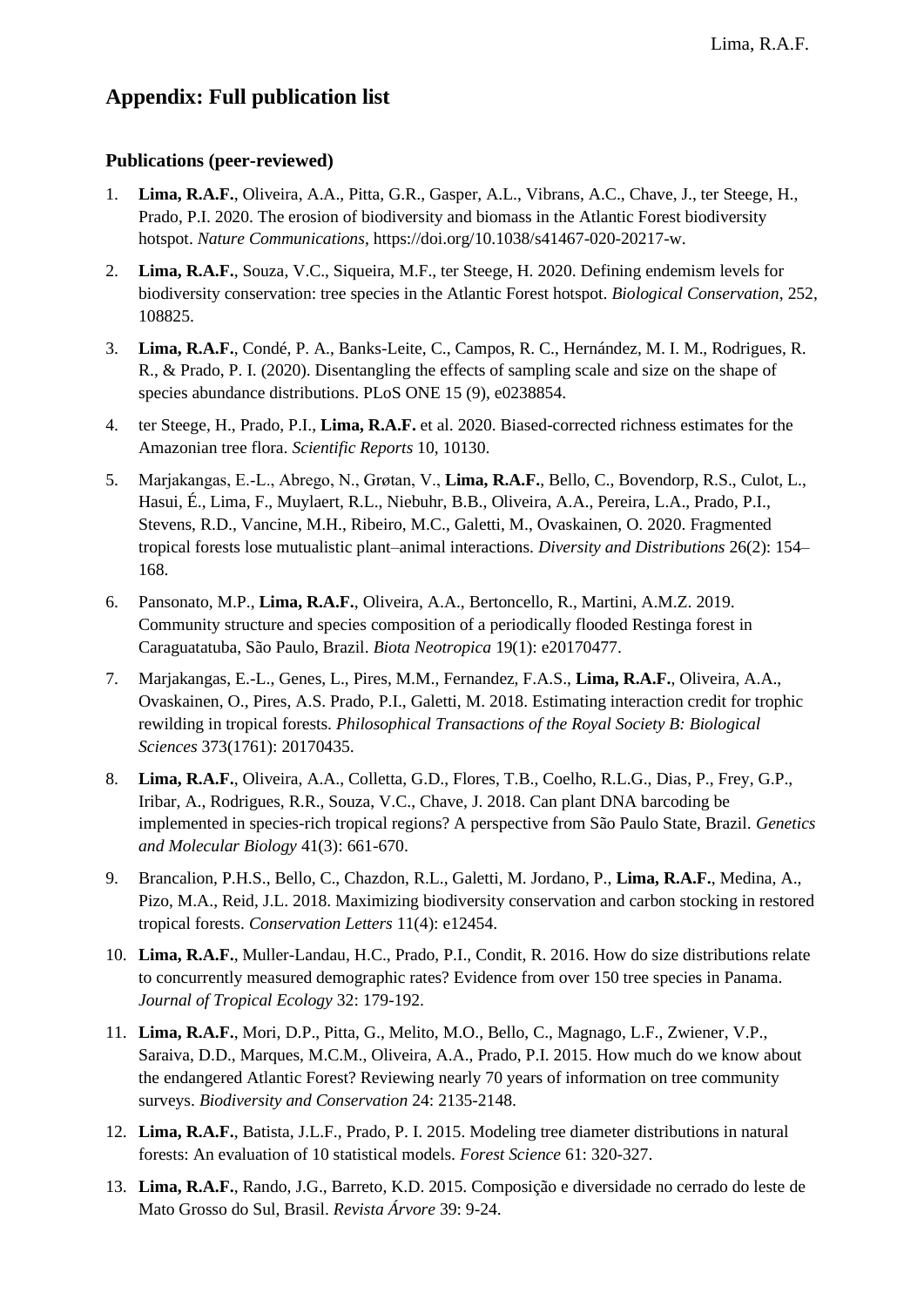- 14. Bello, C., Galetti, M., Pizo, M.A., Magnago, L.F.S., Rocha, M.F., **Lima, R.A.F.**, Peres, C.A., Ovaskainen, O., Jordano, P. 2015. Defaunation affects carbon storage in tropical forests. *Science Advances* 1: e1501105-e1501105.
- 15. Oliveira, A.A., Vicentini, A., Chave, J., Castanho, C.D.T., Davies, S.J., Martini, A.M.Z., **Lima, R.A.F.**, Ribeiro, R.R., Iribar, A., Souza, V.C. 2014. Habitat specialization and phylogenetic structure of tree species in a coastal Brazilian white-sand forest. *J. Plant Ecology* 7: 134-144.
- 16. **Lima, R.A.F.**, Prado, P.I., Martini, A.M.Z., Fonseca, L.J., Gandolfi, S., Rodrigues, R.R. 2013. Improving methods in gap ecology: Revisiting size and shape distributions using a model selection approach. *Journal of Vegetation Science* 24: 484-495.
- 17. Brocardo, C.R., Zipparro, V.B., **Lima, R.A.F.**, Guevara, R., Galetti, M. 2013. No changes in seedling recruitment when terrestrial mammals are excluded in a partially defaunated Atlantic rainforest. *Biological Conservation* 163: 107-114.
- 18. **Lima, R.A.F.**, Rother, D.C., Muler, A.E., Lepsch, I.F., [Rodrigues, R.R.](http://lattes.cnpq.br/4985911040627273) 2012. Bamboo overabundance alters forest structure and dynamics in the Atlantic Forest hotspot. *Biological Conservation* 147: 32-39.
- 19. **Lima, R.A.F.**, Souza, V.C., Dittrich, V.A.O., Salino, A. 2012. Composição, diversidade e distribuição geográfica de plantas vasculares de uma Floresta Ombrófila Densa Atlântica do Sudeste do Brasil. *Biota Neotropica* 12: 241-249.
- 20. **Lima, R.A.F.**, Oliveira, A.A., Martini, A.M.Z., Sampaio, D., Souza, V.C., Rodrigues, R.R. 2011. Structure, diversity, and spatial patterns in a permanent plot of high Restinga forest in Southeastern Brazil. *Acta Botanica Brasilica*, 25: 633–645.
- 21. **Lima, R.A.F.**, Dittrich, V.A.O.; Souza, V.C., Salino, A., Breier, T.B., Aguiar, O.T. 2011. Flora vascular do Parque Estadual Carlos Botelho, São Paulo, Brasil. *Biota Neotropica* 11: 173-214.
- 22. **Lima, R.A.F.**, Gandolfi, S. 2009. Structure of the herb stratum under different light regimes in the Lower Montane Atlantic Rain Forest. *Brazilian Journal of Biology* 69(1): 631–637.
- 23. Rodrigues, R.R., **Lima, R.A.F.**, Gandolfi, S., Nave, A.G. 2009. On the restoration of high diversity forests: 30 years of experience in the Brazilian Atlantic Forest. *Biological Conservation* 142(6): 1242–1251.
- 24. **Lima, R.A.F.**, Moura, L.C. 2008. Gap disturbance regime and composition in the Atlantic Montane Rain Forest: the influence of topography. *Plant Ecology* 197: 239–253.
- 25. Martini, A.M.Z., **Lima, R.A.F.**, Franco, G.A.D.C., Rodrigues, R.R. 2008. The need for full inventories of tree modes of disturbance to improve forest dynamics comprehension: an example from a semideciduous forest in Brazil. *Forest Ecology and Management* 255(5–6): 1479–1488.
- 26. **Lima, R.A.F.**, Martini, A.M.Z., Gandolfi, S., Rodrigues, R.R. 2008. Repeated disturbances and their influences on canopy disturbance regime in a tropical semi-deciduous forest. *Journal of Tropical Ecology* 24: 1–9.
- 27. **Lima, R.A.F.**, Moura, L.C. 2006. Canopy Gap Colonization in the Atlantic Montane Rain Forest. *Brazilian Archives of Biology and Technology* 49(6): 953–965.
- 28. **Lima, R.A.F.** 2005. Canopy gap structure and regeneration in tropical rain forests. *Revista Brasileira de Botânica* 28(4): 651–670.
- 29. **Lima, R.A.F.** 2005. Gap size measurement: the proposal of a new field method. *Forest Ecology and Management* 214: 413–419.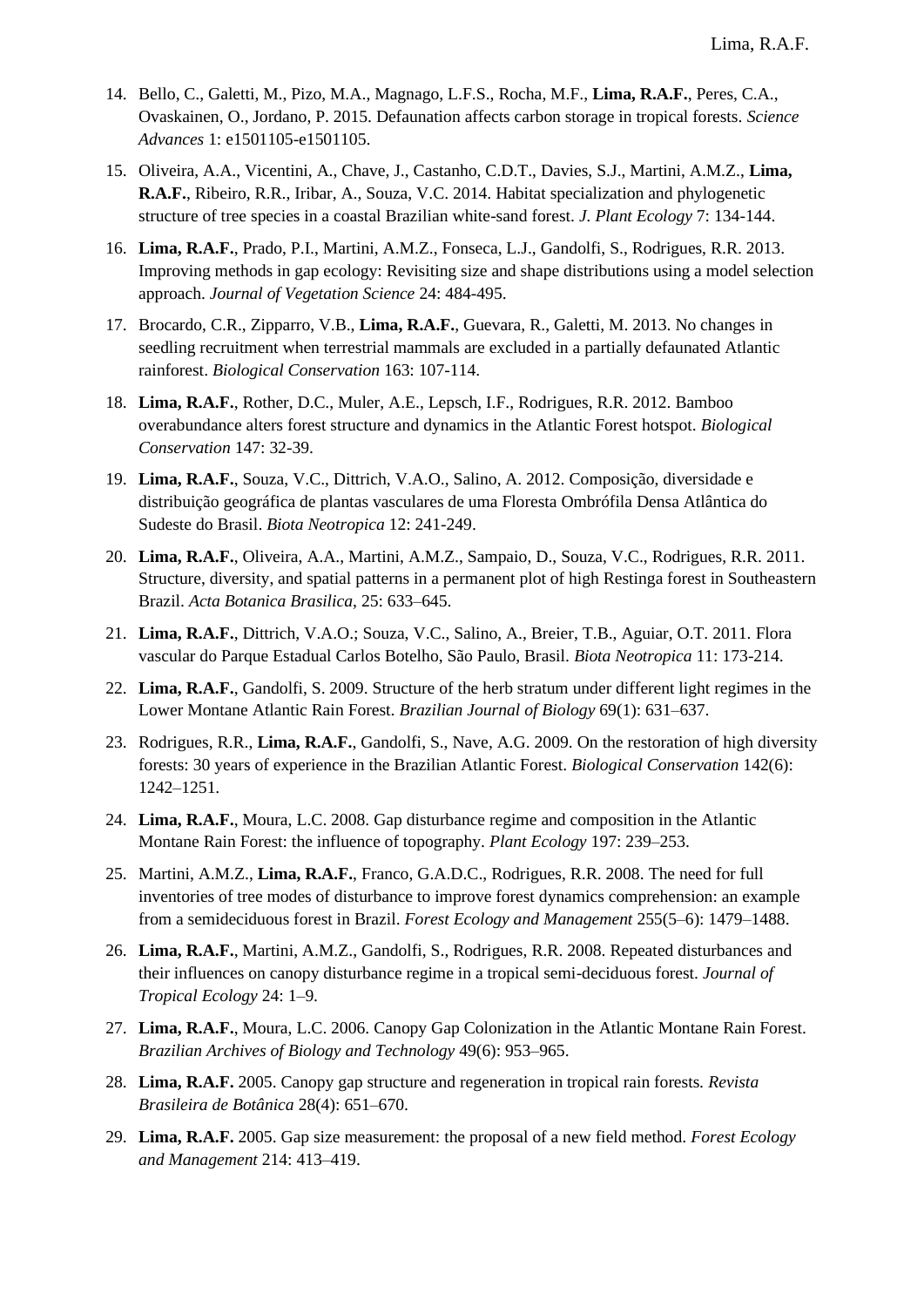#### **Books and book chapters**

- Zwiener, V.P., **Lima, R.A.F.**, Sánchez-Tapia, A., Rocha, D.S.B., Marques, M.C.M. 2021. Tree diversity in the Brazilian Atlantic Forest: biases and general patterns using different sources of information. Chapter 7 In: Marques, M.C.M. & Grelle, C.E.V. (Eds.) The Atlantic Forest: history, biodiversity, threats and opportunities of the megadiverse forest. Springer, in press.
- Almeida, A., Padovezi, A., **Lima, R.A.F.** 2011. Monitoring birds and vegetation: Methodological guide for monitoring birds and vegetation in ecological restoration areas according to the 'Climate, Community and Biodiversity Project Design Standards (CCB Standards). Brasília, DF: The Nature Conservancy (ISBN 978-85-60797-05-9).
- Almeida, A., Padovezi, A., **Lima, R.A.F.** 2011. Informações de Referência: Levantamento e avaliação de informações de referência para o Projeto 'Restauração de 350 ha do entorno do reservatório do Rio Cachoeira - Piracaia - SP'. Brasília, DF: The Nature Conservancy (ISBN 978-85-60797-07-3).
- **Lima, R.A.F.**, Gandolfi, S. 2011. Regime de distúrbio e levantamento da vegetação em clareiras naturais: um estudo de caso no Parque Estadual Carlos Botelho, SP, Brasil. In: Felfili, J.M., Eisenlohr, P.V., Melo, M.M.R.F., Andrade, L.A., Meira Neto, J.A.A. (Eds.). Fitossociologia no Brasil: Métodos e Estudos de Casos. Viçosa: Editora UFV, v.1, p.388–397.

#### **Manuscripts submitted or in preparation**

- Pinho, B.X., Tabarelli, M. Arroyo-Rodríguez, V., Engelbrecht, B.M.J., Pierce, S., [10 authors], **Lima, R.A.F.**, [12 authors] & Melo, F.P.L. Functional biogeography of Neotropical moist forests: traitclimate relationships and assembly patterns of tree communities. Major review in Global Ecology and Biogeography.
- Yu, Y., Saatchi, S.S., [24 authors], **Lima, R.A.F.,** [20 authors] & Sibt, U. Global woody vegetation carbon density across disturbance scales. Under review in AGU Advances.
- Marjakangas, E.‐L., Ovaskainen, O., Abrego, N., Grøtan, V., Oliveira, A.A., Prado, P.I., **Lima, R.A.F.** Co-occurrences of tropical trees: disentangling abiotic and biotic forces. Submitted to Biotropica.
- **Lima, R.A.F.**, Oliveira, A.A., Mortara, S., Rosado, B. & Prado, P.I. Explaining tree species abundances from their functional traits: a test to the functional equivalency hypothesis. In preparation.

#### **Conference proceedings and invited lectures**

- Lima, R.A.F. 2020. Forest ecology, restoration and conservation in human-modified tropical landscapes. AMAP lab, Montpellier, France (Invited seminar).
- **Lima, R.A.F.**, Souza, V.C., Siqueira, M.F., ter Steege, H. 2019. Tree endemism levels in the Atlantic Forest (Oral presentation). In: 70th Congresso Nacional de Botânica, Maceió, Brazil.
- **Lima, R.A.F.**, Oliveira, A. A., Prado, P.I. 2018. What do we know about the Atlantic Forest? Insights from the Neotropical Tree Community database (Invited lecture). In: XII Latin American Congress of Botany, Quito, Ecuador.
- **Lima, R.A.F.**, Oliveira, A. A., Prado, P.I., ter Steege, H. 2018. Commonness and rarity of trees in the Atlantic Forest (Oral presentation). In: XII Latin American Congress of Botany, Quito, Ecuador.
- **Lima, R.A.F.**, Oliveira, A.A., Prado, P.I. 2017. The TreeCo database and its applications in the Atlantic Forest (Invited lecture). In: 68th National Congress of Botany, Rio de Janeiro, Brazil.
- **Lima, R.A.F.**, Oliveira, A.A., Pitta, G.R., Prado, P.I. 2017. Natural and human-related effects in the structure and diversity of the Atlantic Forest (Oral presentation). In: 54th Annual Meeting of the Association for Tropical Biology and Conservation. Merida, Mexico.
- Galetti, M., Hortenci, L., Brocardo, C.R., Schmaedecke, G., Ziparro, V.B., Moreira, J., Rocha-Mendes, F., Jorge, M. L., Neves, C., Sanches, A., Biondo, C., Rodarte, R., Bueno, R., Norris, D., **Lima, R.A.F.,** Galbiati, L., Bovy, E., Culot, L.M.V., Siqueira, T., Guevara, R. 2012. The myriad